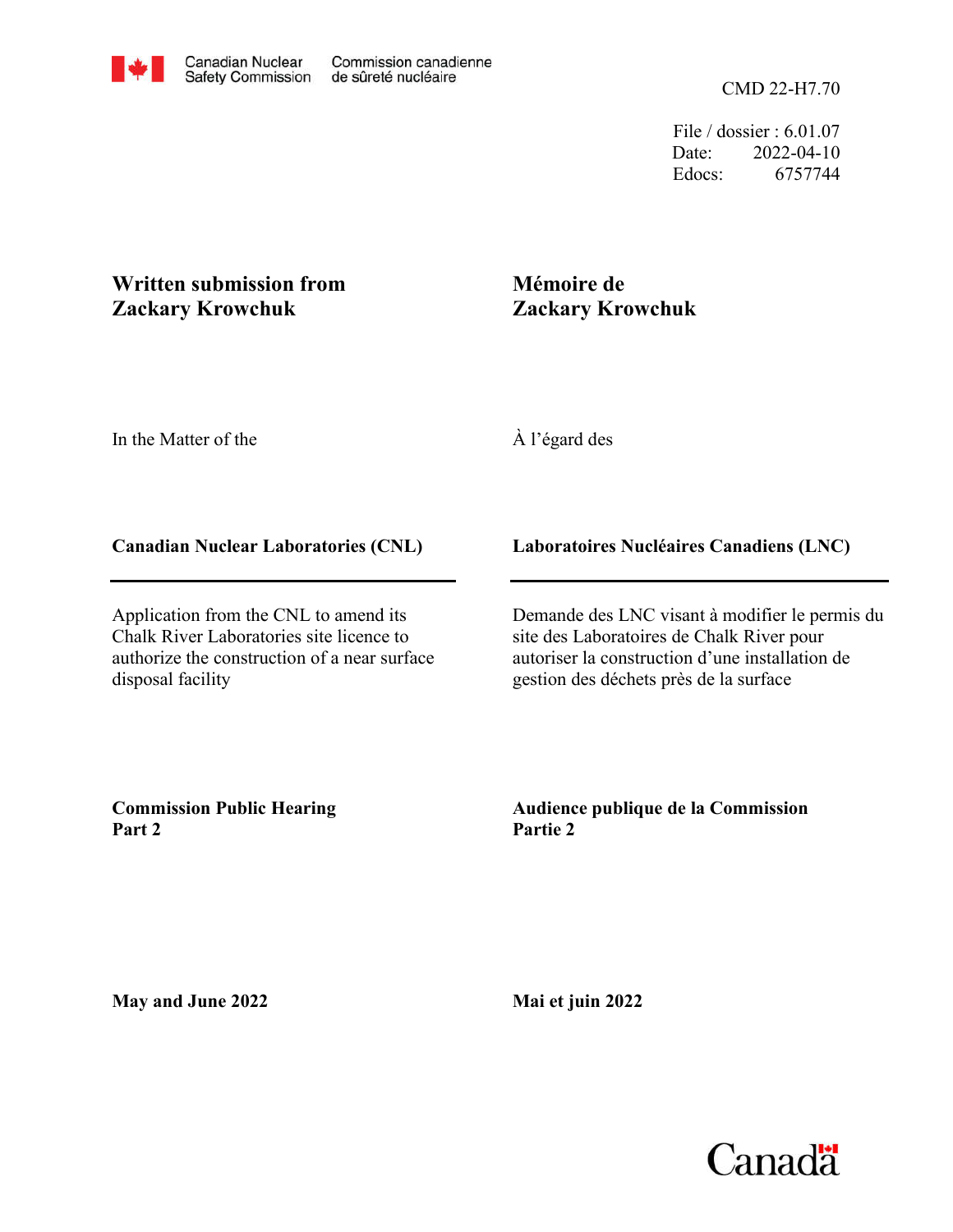Ottawa, Ontario K1P 5S9 280 Slater Street P.O. Box 1046, Station B Canadian Nuclear Safety Commission Senior Tribunal Officer, Secretariat

Date: April 10, 2022

authorize the construction of a near surface disposal facility IAA Reference Number: 80122 Subject: Canadian Nuclear Laboratories' application to amend its Chalk River Laboratories site licence to

#### Dear Secretariat:

but around the globe. Ottawa Valley, and Canada as a whole. Over the long term NSDF addresses challenges not just at CRL, (NSDF). NSDF is, over the long term, the correct decision for the Chalk River Laboratories (CRL), the I am writing today to express my support for the construction of the Near Surface Disposal Facility

and beyond. NSDF must be viewed through a long-term lens, addressing its impacts over the lifecycle of the project consequences. Not the least among these long-term matters is nuclear waste. As such consideration of industry. The nuclear industry is inherently a long-term endeavour with long term benefits and not only agree with, but find to be an important lens for viewing matters pertaining to the nuclear Long-termism is an ethical stance which emphasizes improving the long-term future. It is a stance that I

because it provides safe, permanent, disposal for the low-level waste currently at CRL. switching from fossil fuels to nuclear power. For these reasons I believe NSDF is the right decision globe and saving lives through the reduction in Greenhouse Gas (GHG) emissions associated with bugbear "but what about the waste?" false, paving the way for the growth of nuclear power around the improves the safety of the CRL site. Its construction and operation will also prove the eternal nuclear it is unnecessary. Permanently disposing of the waste in NSDF removes this possible failure modes and irrational to handle waste repeatedly, providing the opportunity for new failure modes to appear, when (LLW) present at CRL. This waste already exists and something must be done to dispose of it. It is Over the long term the construction of NSDF will permanently dispose of the low-level radioactive waste

reduce the danger to CRL personnel, the public, and the environment. reduction in threat to the environment and the public. The NSDF will, through its' siting and design this extant waste from aging containers and facilities into a purpose-built facility represents a significant directed away from the Ottawa river and drinking water for those downstream. As such the transfer of radioactive waste. Furthermore, it is sited on a bedrock ridge such that any waste water from it is engineered following internationally-recognized best practises for the permanent disposal of low-level modes for the waste to impact CRL personnel, the environment, or the public. In contrast, NSDF is of the packages also decays. The monitoring, packaging, and aging of the waste provides myriad failure interim storage and require monitoring and periodic repackaging. As they age and degrade the integrity Currently, waste is stored in a variety of manners throughout the CRL campus. All of these are explicitly